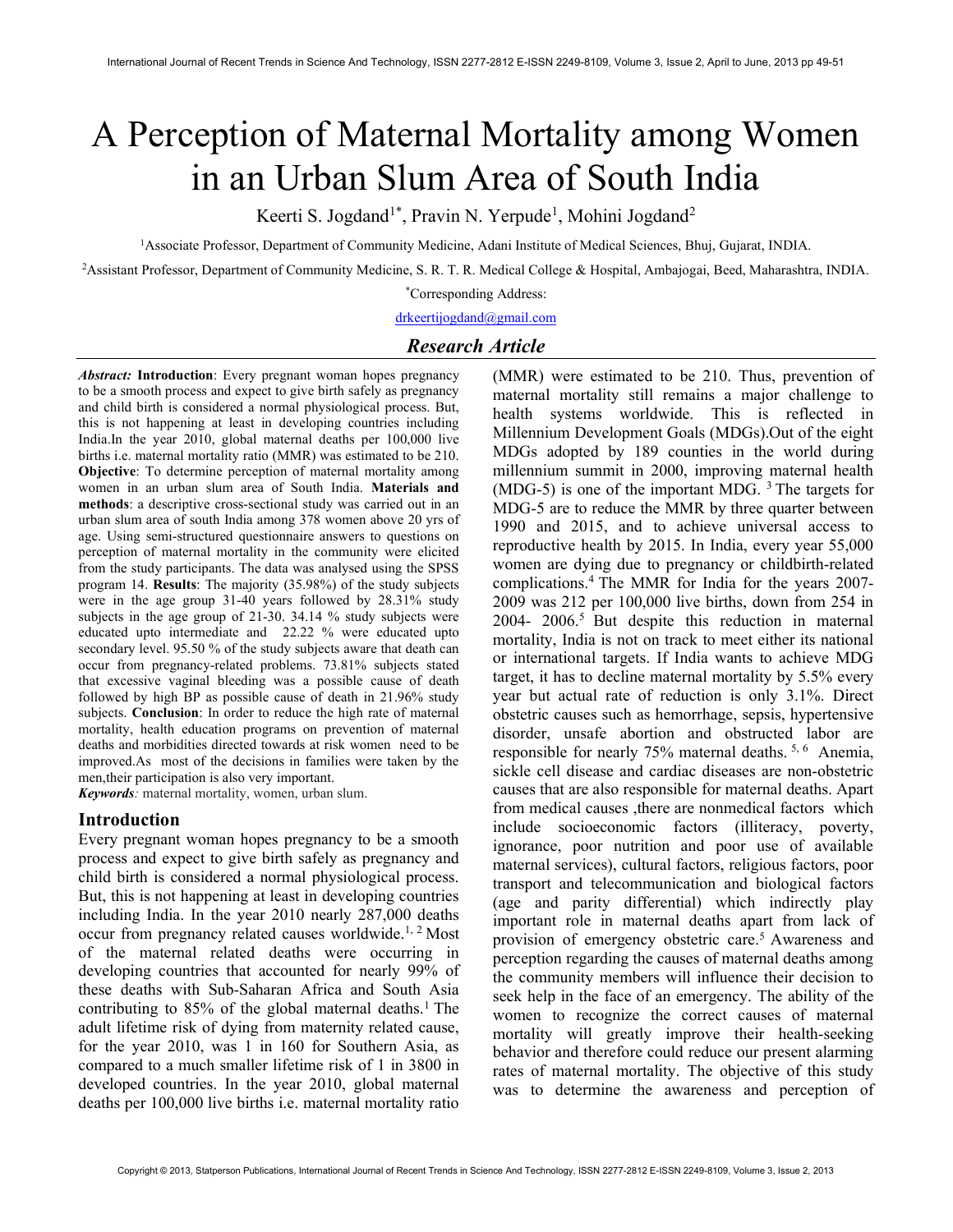maternal mortality among women in an urban slum area of South India.

### Materials and methods

This was a descriptive cross-sectional study that was carried out in an urban slum area Shrinavasrao Thota in Guntur City, Andhra Pradesh which is field practice area of dept of Community Medicine, Katuri Medical College, Guntur. The study period was June to September 2010.The area is divided into 6 parts.One area is chosen by simple random sampling method for the study. In the selected area, all women above 20 yrs of age who were present during study period were included for the study. Total numbers of study participants were 378. Using semi-structured questionnaire answers to questions on perception of maternal mortality in the community were elicited from the study participants .The data was analysed using the SPSS program14. Ethical committee approval was taken before the start of the study.

### Results

Table 1 show that the majority (35.98%) of the study subjects were in the age group 31-40 years followed by 28.31% study subjects in the age group of 21-30. Among the study subjects, 54.49% were married and 22.75% were single while 34.14 % study subjects were educated upto intermediate and 22.22 % were educated upto secondary level.9.78% study subjects were illiterate. Table 2 shows that 95.50 % of the study subjects were aware of the fact that death can occur from pregnancyrelated problems. Table 3 shows that 73.81% subjects stated that excessive vaginal bleeding was a possible cause of death followed by high BP as possible cause of death in 21.96% study subjects. Majority of the study subjects were aware of the fact that one or more forms of delay could be responsible for their death, with delay caused by taking a decision to reach the hospital the most frequently mentioned (69.05%) followed by delay caused by hospital staff was mentioned by 66.67% study subjects. For providing emergency obstetric care, general hospital was the facility mentioned by most (57.4%) of the study participants, followed by teaching hospitals (54.4%), private hospitals (53.0%), maternity homes (18.9%) and traditional birth attendants (5.2%).

|  | Table 1: Demographic characteristics of the study subjects |  |
|--|------------------------------------------------------------|--|
|--|------------------------------------------------------------|--|

| <b>Characteristic</b> | Number $(\% )$ |  |
|-----------------------|----------------|--|
| Age                   |                |  |
| 21-30 yrs             | 107(28.31)     |  |
| 31-40 yrs             | 136(35.98)     |  |
| $41 - 50$             | 78(20.63)      |  |
| 51-60                 | 32(8.47)       |  |
| >60                   | 25(6.61)       |  |
| <b>Marital status</b> |                |  |
| Single                | 86 (22.75)     |  |
| Married               | 206 (54.49)    |  |

| Separated          | 22(5.83)   |
|--------------------|------------|
| Widowed            | 46(12.17)  |
| Divorced           | 18(4.76)   |
| <b>Education</b>   |            |
| Illiterate         | 37(9.78)   |
| Primary            | 57(15.08)  |
| Secondary          | 84(22.22)  |
| Intermediate       | 129(34.14) |
| Graduate and above | 71(18.78)  |

Table 2: Awareness regarding death due to pregnancy related problems in study subjects

| Parameter                                             | Yes        | No      | Don't<br>know |
|-------------------------------------------------------|------------|---------|---------------|
| Death can occur from<br>pregnancy-related<br>problems | 361(95.50) | 6(1.59) | 11(2.91)      |

Table 3: Perceptions of study subjects regarding maternal mortality

| Parameter                      | Number $(\% )$ |  |
|--------------------------------|----------------|--|
| <b>Possible cause of death</b> |                |  |
| Excessive bleeding             | 279(73.81)     |  |
| High BP                        | 83(21.96)      |  |
| Infection of the womb          | 45(11.90)      |  |
| Obstructed labour              | 38(10.05)      |  |
| Witch craft/evil forces        | 28(6.08)       |  |
| <b>Recognition of delays</b>   |                |  |
| as cause of death              |                |  |
| Delay in taking a decision to  | 261(69.05)     |  |
| Reach the hospital             |                |  |
| Delay in transportation        | 214(56.61)     |  |
| Delay caused by hospital staff | 252(66.67)     |  |

#### Discussion

The study shows, in general, women in an urban slum area have a adequate awareness and perception of maternal mortality, as 95.50 % of the study subjects aware of the fact that pregnancy-related complications can lead to death. In a study conducted in urban area of Southern Nigeria, 90% of the study subjects were aware that pregnancy related complications can lead to death.<sup>7</sup>Similarly in another study in Nigeria, 80 % of the study subjects were aware of maternal mortality.<sup>8</sup> In a study conducted in Varanasi, India, only 60 % of study participants were aware of maternal mortality .<sup>9</sup> The commonest cause of maternal mortality mentioned by study subjects was obstetric hemorrhage (73.81%). This finding confirms the worldwide perception of obstetric hemorrhage as the commonest cause of maternal mortality.<sup>2,3,5</sup> In a study conducted in Varanasi, India, nearly 60% of the study subjects mentioned hemorrhage as the commonest cause of maternal mortality.<sup>9</sup>Okolocha et al. in their study in southern Nigeria found that though women had fairly good knowledge of obstetric hemorrhage as a cause of maternal mortality but yet their attitudes, practices and situations kept them away from, or delayed the decision to seek, modern obstetric care. 7Causes such as witchcraft/evil forces constituted 6.08%